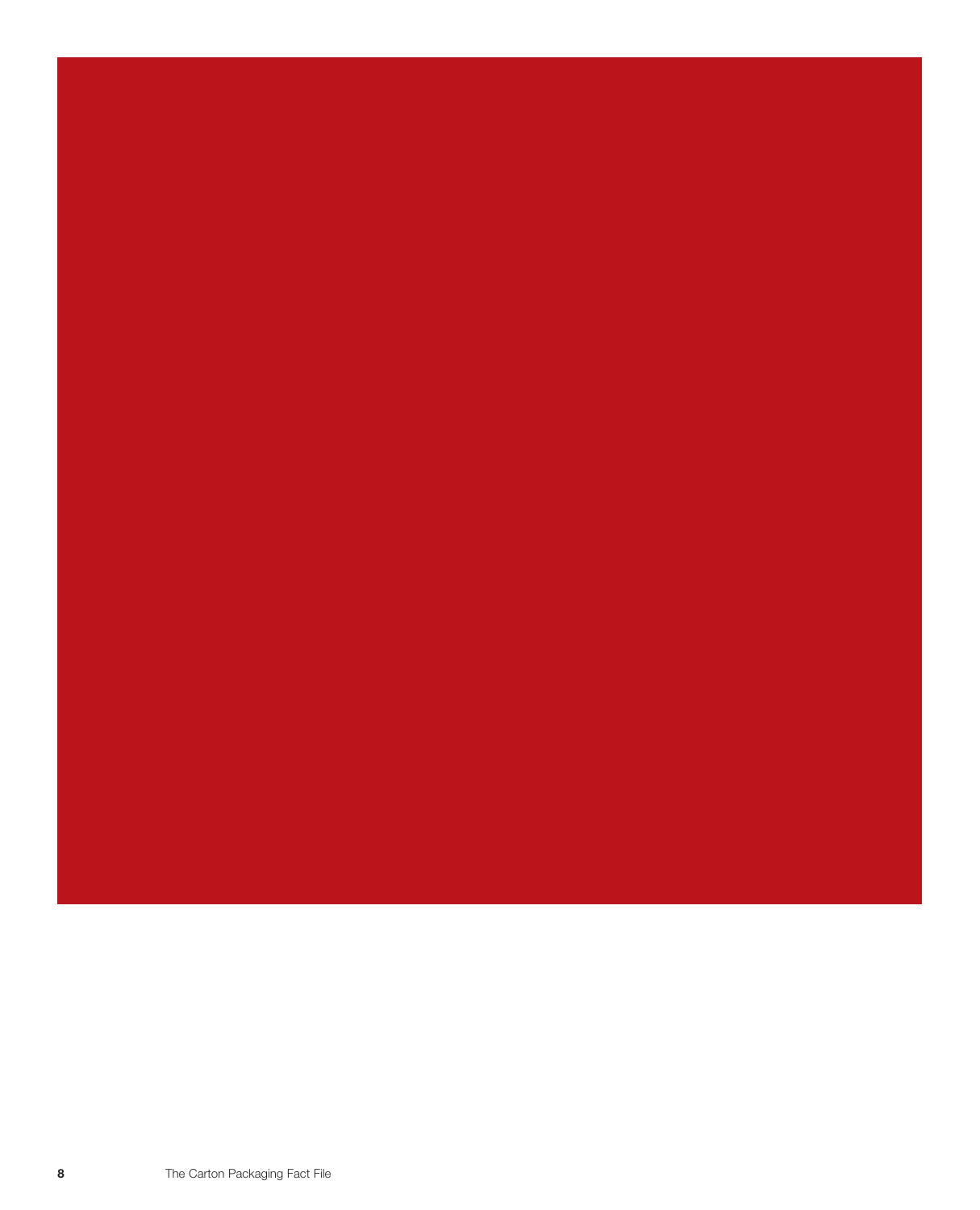



# **CARTONS, INDUSTRY AND THE ENVIRONMENT**

The Carton Packaging Fact File **9**

**2**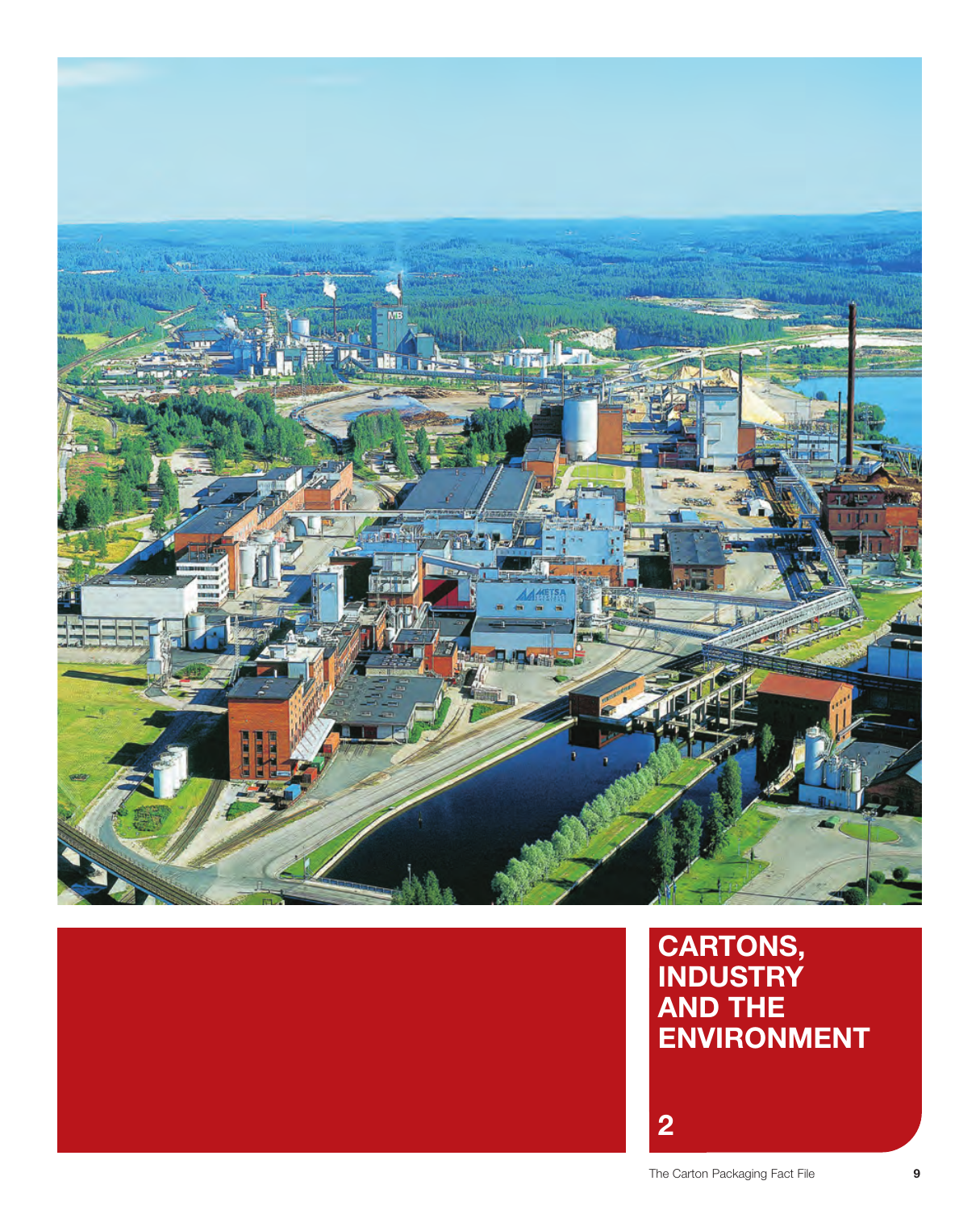

**KEY FACTS Annual European carton sales are around 8 billion Euros. Over 1,100 printers with 60,000 employees use 5.4 million tonnes of cartonboard. Cartons make up one third of paper and board packaging and 15% of all packaging**





**Folding cartons are used for a very wide range of products both food (62%) and non-food (38%). They are seen in supermarkets and shops of all kinds, in catering, hospitals, schools, vending machines and mail order**

**Market research shows that cartons are perceived as being the most environmentally friendly packaging material compared with plastics, tins and glass**

**Life Cycle Analysis (LCA) is a technique to analyse and assess the environmental effect of the manufacture and use of products, such as folding cartons**

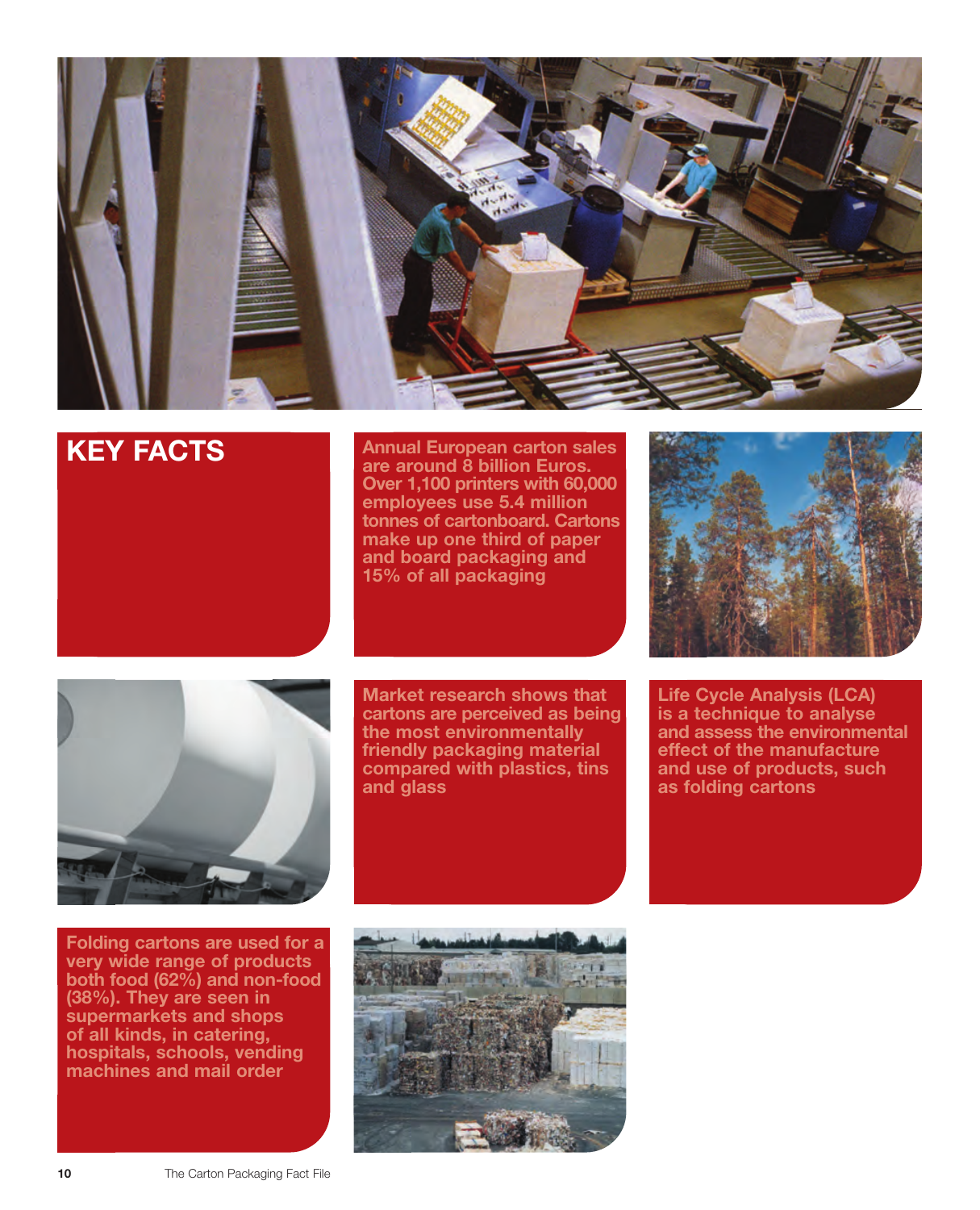# **CARTONS, INDUSTRY AND THE ENVIRONMENT Non foods 38%**

# **FOLDING CARTON END-USES**





# **Facts about cartons, the carton industry in Europe, eco-credentials and Life Cycle Analysis**

# **What are folding cartons?**

Folding cartons are small to medium sized "cardboard boxes" made from cartonboard. They are referred to as folding cartons because they are usually delivered to the packer in a flat form, either as a side seam glued carton. which is folded flat, or as a flat piece of printed board cut around the perimeter to a carton profile. This feature provides a major space saving benefit in storage and transportation prior to packing.

The term folding is used to distinguish it from the rigid carton or box which is "set-up" by the manufacturer and delivered in its three dimensional shape to the packer.

# **What types of product are packed in cartons?**

They are used to package a wide range of products from foodstuffs, such as cereals, frozen and chilled foods, chocolate and sugar confectionery, cakes and biscuits, coffee, tea and other dry foods. They are also used to pack non food products such as pharmaceuticals, medical and healthcare products, perfumes, cosmetics, toiletries, photographic products, clothing, cigarettes, gifts and souvenirs, toys, games and leisure products, household, cups/tubs,

electrical, engineering, gardening and DIY products.

# **Components are:**

| Pet foods                         | 3  |
|-----------------------------------|----|
| Detergents                        | 4  |
| Pharma                            | 5  |
| Cosmetics                         | 7  |
| Tobacco                           | 14 |
| Beer and soft drinks multipacks   | 4  |
| <b>Biscuits and bakery</b>        | 6  |
| Chocolate and sugar confectionary | 8  |
| Frozen foods                      | 9  |
| Dry foods                         | 11 |
| Other foods                       | 21 |
| Other non foods                   | 8  |
|                                   |    |

Foods 62% and Non Foods 38%

# **Where are products sold in folding cartons?**

Folding cartons are most commonly seen in supermarkets and shops of all kinds. They are also used in mail order, vending machines, in hospitals, schools, catering, and in the dispensing of medicines. Cartons are increasingly used at "events", such as sporting events, and in travelling situations, such as at petrol stations and airports, where they are used to pack convenience foods.

# **What are the key statistics for the European cartonboard and carton industries?**

5.4 million tonnes of cartonboard were produced in Europe in 2004 out of a total European production of paper and board of 99 mt. (CEPI). There are over 1100 printers who are significant manufacturers of folding

cartons in Europe, including Turkey, with a total number of employees of 60,000, (ECMA, 2005).

The total turnover of carton sales was 8 billion Euros in 2004. The carton making industry is very fragmented. Whilst the top 10 European folding carton groups own a market share of 40%, each having a converting capacity well in excess of 50,000 tonnes, the average output per carton plant overall is only just over 3,500 tonnes per annum.

Cartons account for a third of all paper and board based packaging and nearly 15% of all packaging.

# **What does a typical pallet of cartonboard look like?**

Cartonboard is either purchased in sheets or reels depending on the requirements of the printing or conversion processes. The sheet or reel dimensions depends on the requirements of the printing press and the layout of the printed copy.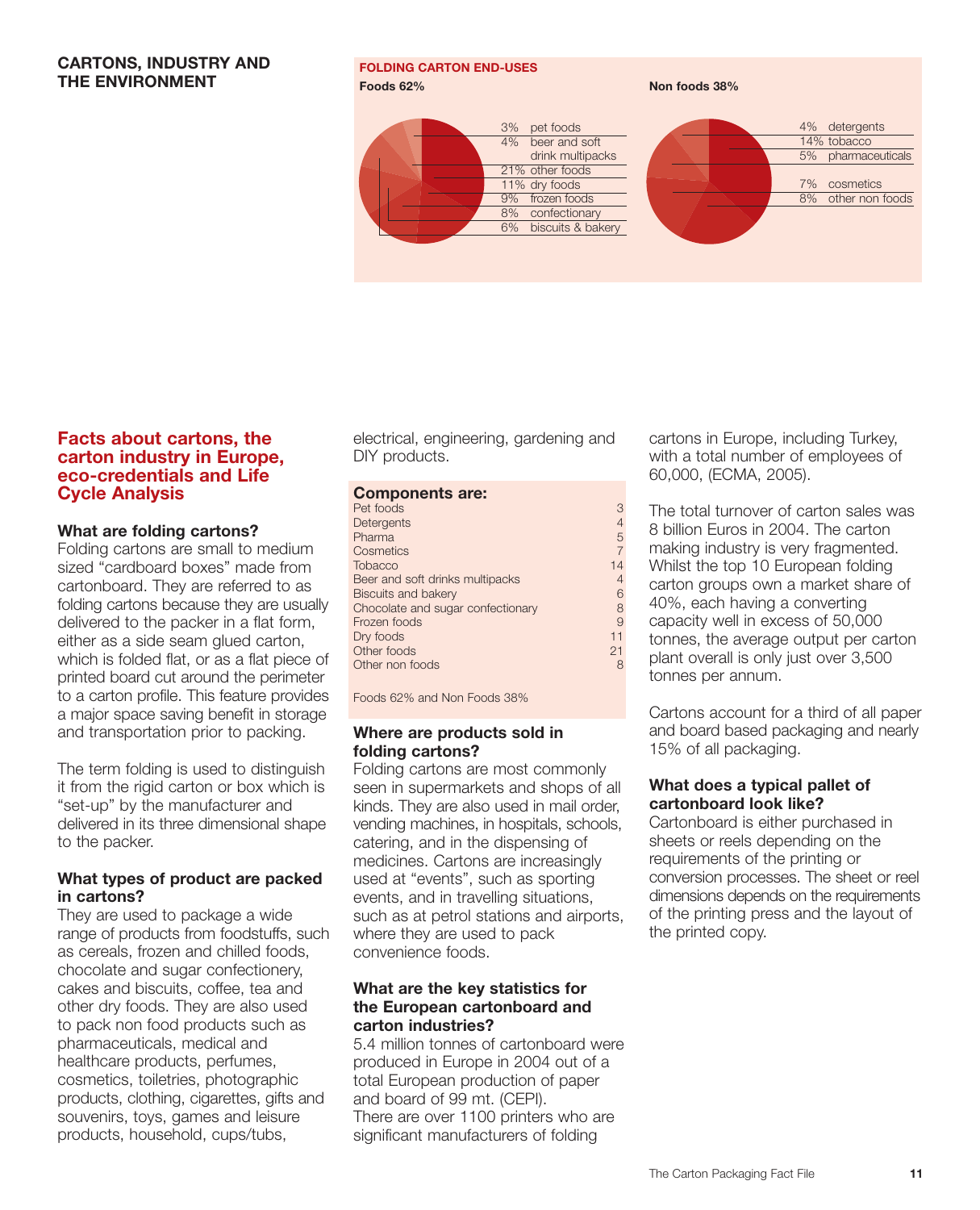#### **WHAT DOES 1 TONNE OF CARTONBOARD LOOK LIKE?**



What does 1 tonne of cartonboard look like? This depends on the size of the sheet.

How many cartons will one tonne make? 11,000 cereal cartons (500g) 150,000 cigarette cartons (20's).

# **What does 1 tonne of cartonboard look like?**

This depends on the type of cartonboard and on the dimensions of the sheet or, in the case of reels, on the width and diameter of the reel concerned.

# **How many cartons are obtained from 1 tonne of cartonboard?**

This mainly depends on the size of the carton and the amount of cartonboard which is not used as a result of the way the cartons fit together on the sheet. As an approximate example, 1 tonne of cartonboard would make around 11,000 large cereal cartons or 150,000 small cigarette cartons.

In practice 1 tonne would be too large or heavy to handle as a single unit. A medium sized pallet of board would have dimensions of, for example, 720x1020mm and would have a height of about 1350mm, of which 150mm would be the height of the wooden platform (pallet base) on which the sheets were stacked. The number of sheets would depend on the thickness of the cartonboard. The weight of cartonboard on the pallet described could weigh from around 540kg to 680kg depending on the type of cartonboard.

# **How are cartons involved in environmental issues?**

All products have an impact on the environment. Packaging is no exception. Indeed, because it is discarded when the product contained by the packaging has been used, its impact on the environment can sometimes be very visible.

The main environmental issues surrounding carton packaging are:

- The source and use of the raw materials, e.g. forestry issues, fibre separation (pulping), bleaching, and the manufacture of cartonboard
- The source and use of energy in manufacturing and distribution whether renewable (wood) or fossil (oil, gas and coal) fuel based
- Waste management recycling, energy recovery and composting

The forests from which the wood is obtained for the paper and cardboard industries are managed as a sustainable resource. Cartonboard and carton manufacturers seek to reduce environmental impact through their use and processing of resources. Major investments in manufacturing have ensured that all environmental legislation is complied with within large safety margins. These and other environmental issues are discussed in subsequent sections of this Fact File.

# **Can environmental factors be measured?**

The amount of resources, the ways in which they are used in the manufacture of a product and the residual materials generated during processing and at the end of the products life can all be measured by means of life cycle analysis.

More specifically, life cycle analysis (LCA) is defined as an audit of the resources used by a product, or process, and an assessment of the impact it has on the environment.

#### **How are LCAs carried out?**

Initially, the product or process "life cycle" must be defined. It could be a complete "cradle to grave" cycle starting with the extraction or procurement of the basic resources and ending with the disposal or recycling of residual material left when the product is discarded at the end of its useful life. On the other hand the cycle chosen could simply be a stage or process in the course of the life of a product.

Whatever the cycle when the boundaries are set, an audit is made of everything crossing the boundary which is needed in the processing and use of the product, i.e. the "inputs", such as raw materials, energy, water, chemicals etc., and everything leaving the cycle, i.e. the "outputs", including the product and all by-products generated by the processing.